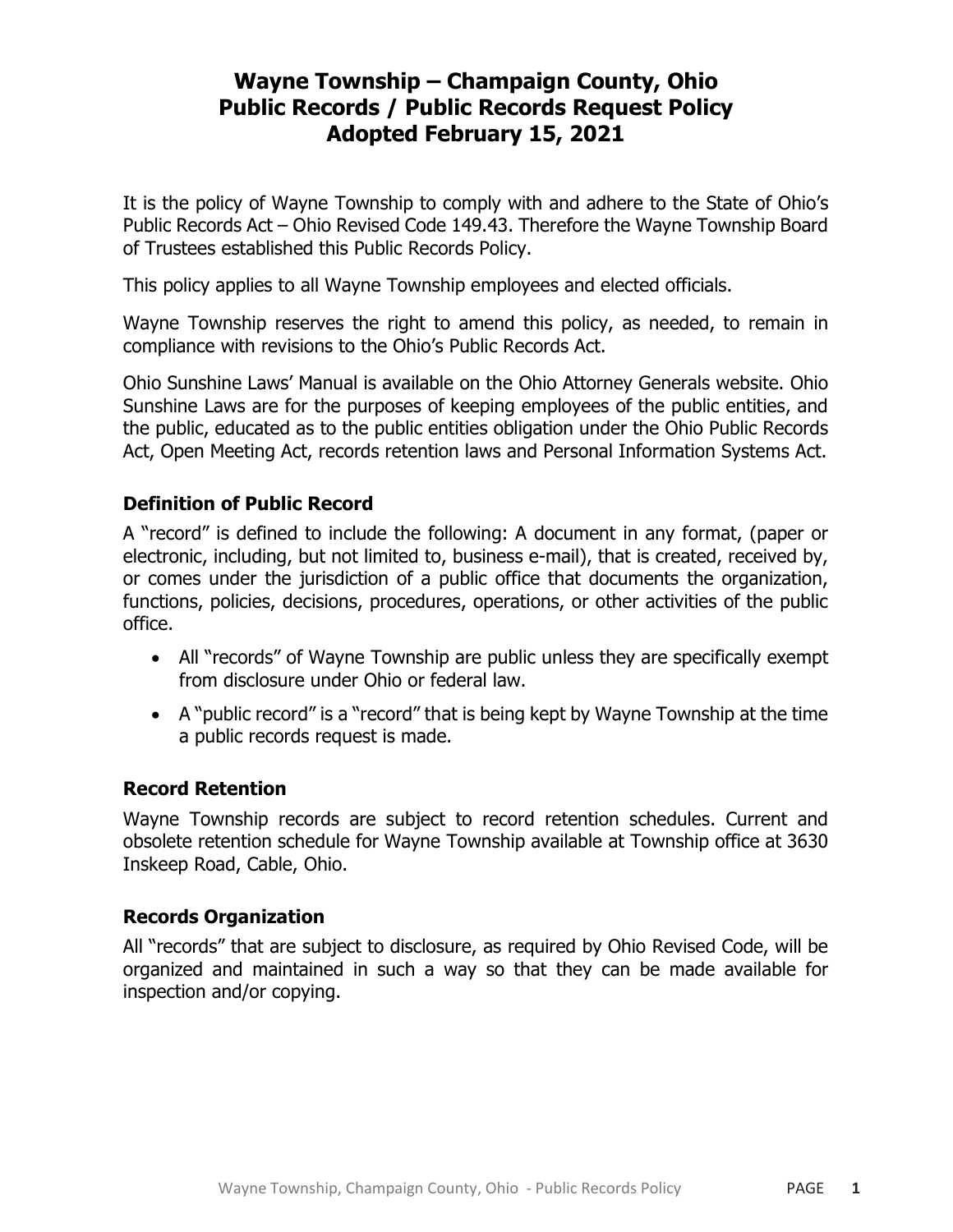## Electronic Records (E-Mail)

E-mails and text messages from personal accounts or communication devises become a public record if they document a functions, policies, procedures, operations or other activities of the Township and must be maintained as a public record. Public record content transmitted to or from private accounts or personal devices is subject to disclosure.

All employees or representatives of the Township are required to retain their e-mail records and other electronic records in accordance with applicable records retention schedules.

#### Request for Public Records

All requests shall be made to or forwarded to the Wayne Township's Fiscal Officer.

- No specific language is required to make a request for a record. However, the requestor must at least identify the record(s) requested with sufficient clarity to allow the office to identify the record(s) requested. The Township can assist a requestor by informing them of the manner or format in which the Township records are kept.
- Requestor is not required to provide identity or intended use of the requested record(s). However, the law does permit the Township to ask for the requestor's identity, contact information and/or the intended use of record(s), to assist the Township in identifying and delivering the record(s) requested.
- Requestor in not required to put a record(s) request in writing. However, the law does permit the Township to ask for a written request to assist the Township in identifying the record(s) requested.
- The Township does not have an obligation to create new records. However, an electronic record is deemed to exist so long as the current computer used is already programmed and capable to produce the record through the Township's standard use of sorting, filtering or querying features.
- Wayne Township has a 'Record(s) Request Form' available for use.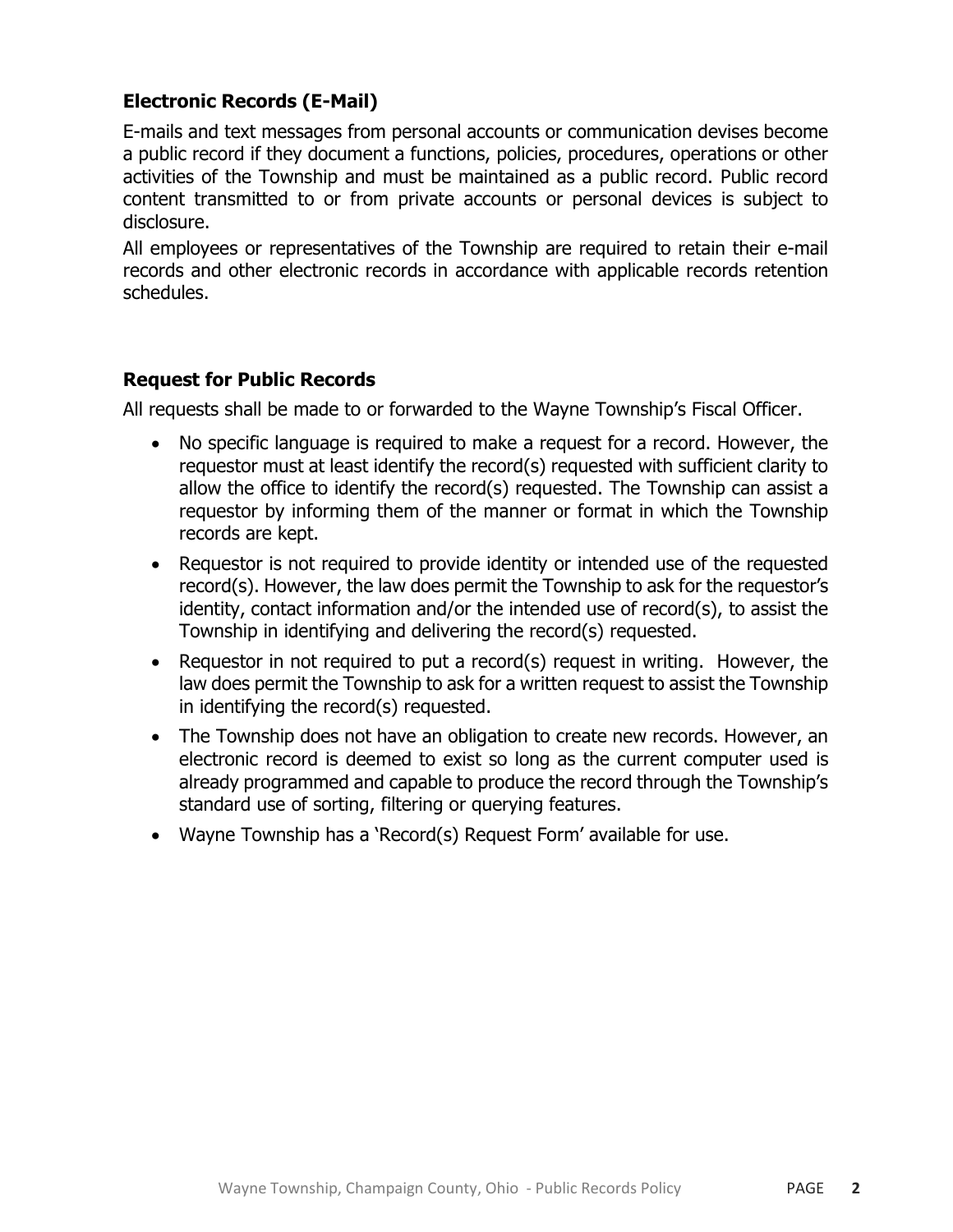# Responding to Public Records Requests

Each request for records will be evaluated for an estimated length of time required to gather the record(s) requested. Copies of records or records to view must be made available within a 'reasonable period of time'. A 'reasonable period of time' takes into account the volume of records requested, the necessity for any legal review/redaction if needed, and other factors/circumstances of the records requested.

- Once a records request is received, the Township will acknowledge the request and provide an estimate of when and how the records will be available, an estimated cost of copies that have been requested, and if any records requested are expect to be exempt from disclosure.
- If a request is deemed to be beyond the scope of regular Fiscal Officers duties, such as seeking a voluminous number of copies or requiring extensive research, the Township will contact requestor with an estimated number of business days it will take to satisfy the request and estimated cost if applicable.
- If fewer than 20 pages of copies are requested or if the records are readily available in an electronic format that can be readily e-mailed, electronically copied, or downloaded easily by the requestor, the aforementioned files, copies or data will be made as quickly as Township technology allows.
- Record(s) requested may be viewed at the Wayne Township Hall by appointment. A Township Official will be present when records are viewed at the Township Hall to ensure original records are not taken or altered.

# Denial or Redaction of Public Records

If the Township withholds, redacts, or otherwise denies requested record(s), it will provide an explanation, including legal authority, for the denial(s). If the initial request was made in writing, the explanation for denial will also be in writing.

- If some portions of a record(s) are public and other portions are exempt, the exempt portions must be redacted and the rest must be released. When making public records available for public inspection or copying, the Township shall notify the requestor of any redaction or make the redaction plainly visible.
- If the requestor makes an ambiguous or overly broad request or has difficulty in making a request such that the office cannot reasonably identify what records are being requested, the request may be denied, but the Township must then provide the requestor an opportunity to revise the request by informing the requestor of the manner in which records are maintained and accessed by the Township.
- Wayne Township may seek an opinion from the Champaign County Prosecutor's Office or other legal authority as to what records are not "Public Records" when a records request is received and reviewed.